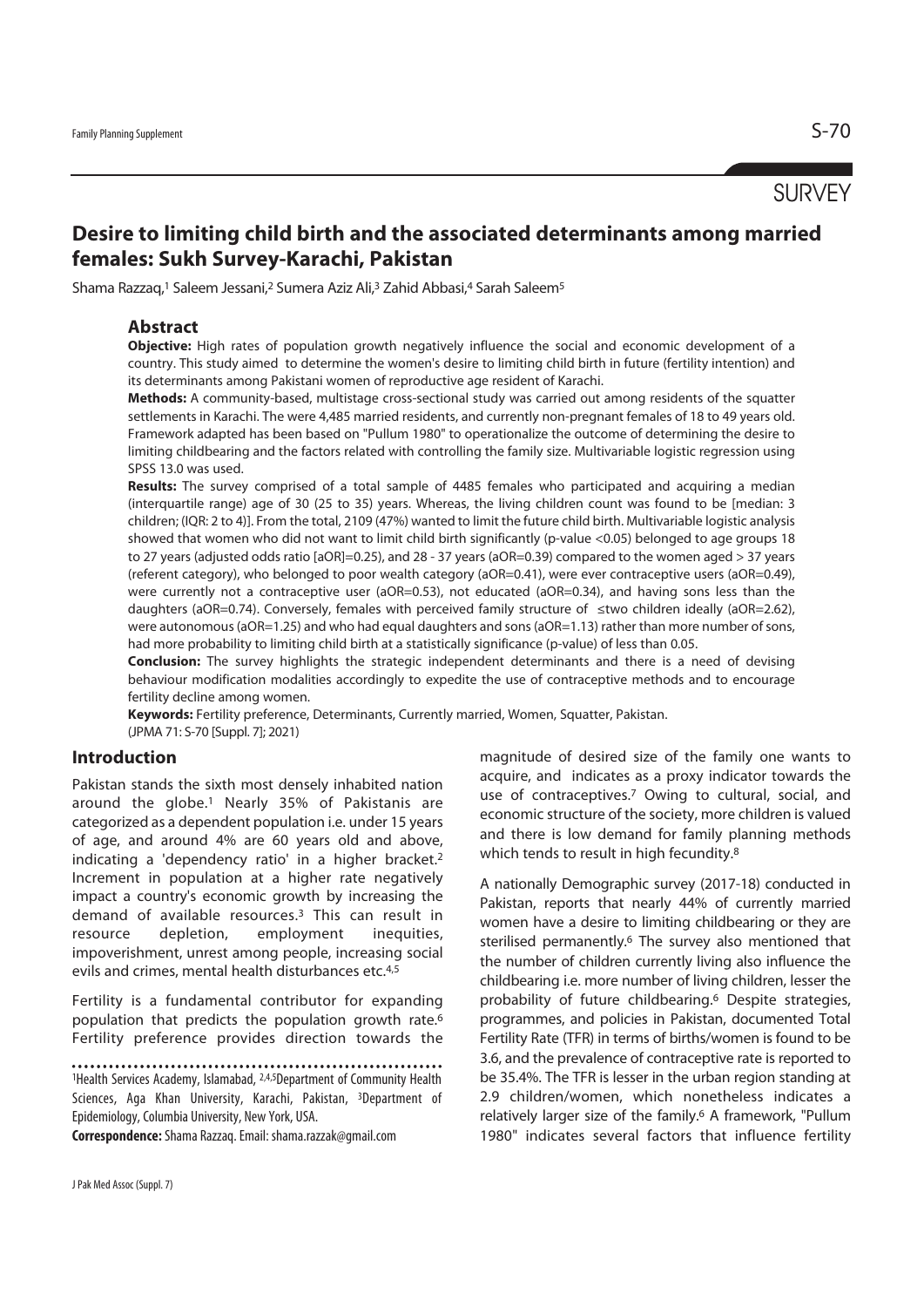intentions. These include socio-cultural status, economic and demographic attributes, and intra-spousal interaction.7 Therefore, determining fertility desires, its associated predictors, and ascertainment of the extent to which the factors predict the fertility intentions, is vital for effectively rolling out the programmes and policy based on population control and devised to encourage family planning.7 Henceforth, this survey aimed to assess fertility preferences and determinants related to limiting childbearing among Pakistani females, residents of Karachi.

## **Subjects and Methods**

A community-based, cross-sectional study was carried out on systematically identified households where non-

pregnant MWRA (Married Women of Reproductive Age, belonging to the age group of 18-49 years) were recruited and interviewed. The "Aman Community Health Program" (ACHP) assisted in accessing household's lists of all 10 Sukh stations for random selection of the households. For every Sukh station, the blocks comprised of 200 to 250 sequentially numbered households were formed. Subsequently, the households were approached in every randomly chosen block through systematic sampling method, after identifying one house randomly every fifth house was selected. Within a house, only one female was randomly recruited if  $> 1$  eligible woman was present to hold the interview.

Overall, 4485 currently nonpregnant MWRAs were interviewed for this study. These women were living at intervention sites i.e. ten Sukh Stations, under the initiative by tripartite partners termed as a 'Sukh initiative'. The tripartite partners were three foundations such as, 'David & Lucile Packard', 'Bill & Melinda Gates' and 'Aman services', which established a programme to cater the needs of family planning services.9

The study was conducted after ethical committee approval at The Aga Khan University (Ref: 2946- CHS-ERC-14).

The interviews were carried out by field workers who were trained to collect quality data in a common language used by local residents. Additionally, the random recruitment of the participants from the community minimized the selection bias. Information was collected related to socio-demographic status, previous reproductive pattern, previous pregnancy (if any), and the use of contraceptive methods. An original framework developed by "Pullum (1980)" on "Fertility Preferences" was modified for this study to operationalize the outcome and to assess the predictors related to limiting the childbearing. This adapted framework discuss factors influences "desire to limit child bearing", outcome of interest of this study. These factors include socio-

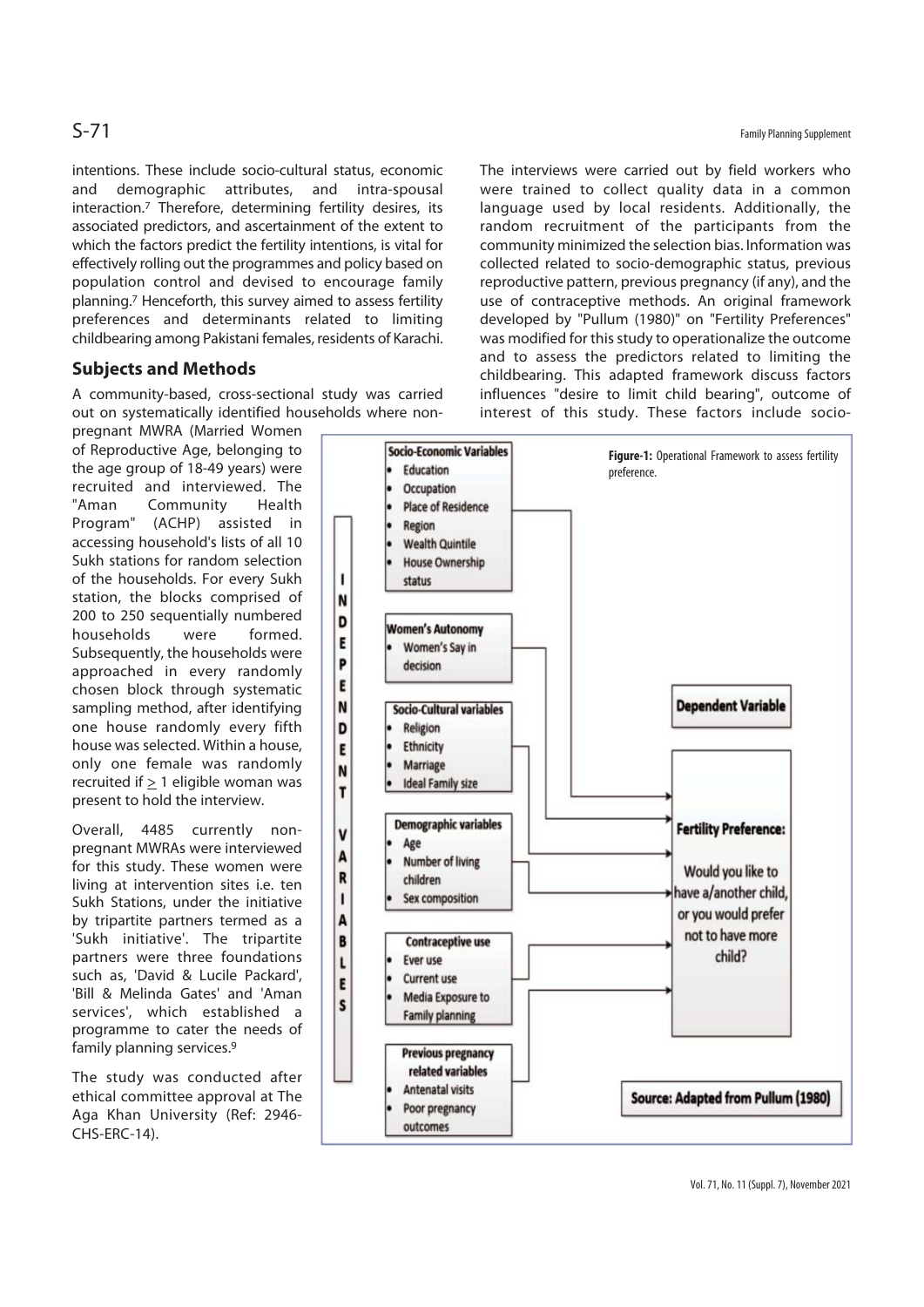demographic status, socio-cultural factors, economic conditions, women's practiced autonomy (defined by the women's participation in the decision of choosing a husband and selecting a date for marriage), use of contraceptives and about earlier pregnancy<sup>7</sup> (Figure-1). To determine the outcome i.e. "fertility preference"; nonpregnant MWRAs were inquired, "whether or not they would want to have a/another child" to determine a 'desire to limiting childbearing' as a dependent (outcome) variable.

The use of family planning methods reported in Karachi was 42.7% according to the national demographic health survey (PDHS).10 Keeping bound on error as 2.5%, level of confidence as 95% and to keep 2.25 for a design effect to adjust for cluster sampling mentioned in aforesaid national level (PDHS) survey10, the optimum sample size calculated via the OpenEpi<sup>11</sup> v.2.3 was nearly 3,375 currently MWRAs. Taken into account the sensitivity associated with the topic of family planning methods usage, resulting in higher refusals to participate and nonresponse rate, the sample was inflated by 30% in order to adjust for refusals and no response and a total of 4485 participants were recruited.

Data analysis was conducted using SPSS version 19.0. For categorical variables, descriptive statistics were conducted to find out proportions (%) and respective frequencies (n). Cross-tabulations (chi square) were run for determining the participants' share with respect to the outcome i.e. 'desire to limiting childbearing'. Multicollinearity was across independent categorical factors, where > 0.5 was considered as a cut off for a correlation among those factors. To predict the determinants related to the desire to limiting child birth, a univariable logistic regression was conducted and odds ratios (crude) along with their confidence intervals at 95% and p-values were determined. Multivariable analysis was carried out further to adjust for confounders. Statistical significance of the analysis was kept at p-value < 0.05.

## **Results**

The survey had a total sample of 4485 females who participated in this study acquiring a median (interquartile age range) of 30 (25 to 35) years. Whereas, the living children count was found to be [median: 3 children; (IQR: 2 to 4)]. Of total, approximately 47% i.e. 2109 women reported the future desire for limiting child birth.

The participants' distribution along variables which could affect the desire to limiting childbearing is mentioned in Table-1. There were significant differences in the intention to limit childbearing within categories of women's age, **Table-1:** Frequency distribution of factors associated with desire to limit child bearing among women (n=4485), Karachi, Pakistan.

| <b>Characteristics</b>           | Want no more children | Want more children                            |
|----------------------------------|-----------------------|-----------------------------------------------|
|                                  | N (% (95% CI))        | n (% (95% CI))                                |
|                                  |                       | 2109 (47% (43.9-50.1)) 2376 (53% (49.9-56.1)) |
| Age *                            |                       |                                               |
| 18 to 27 years                   | 153 (7.3)             | 866 (36.4)                                    |
| 28 to 37 years                   | 892 (42.3)            | 1199 (50.5)                                   |
| 38 years and above               | 1064 (50.5)           | 311(13.1)                                     |
| <b>Education Status * a</b>      |                       |                                               |
| Not educated                     | 812 (34.2)            | 882 (41.9)                                    |
| Educated                         | 1564 (65.8)           | 1227 (58.2)                                   |
| <b>Ethnicity</b>                 |                       |                                               |
| Urdu                             | 719 (34.1)            | 715 (30.1)                                    |
| Punjabi                          | 331 (15.7)            | 323 (13.6)                                    |
| Sindhi                           | 264 (12.5)            | 365 (15.4)                                    |
| Pushto                           | 270 (12.8)            | 309 (13.0)                                    |
| Baluchi                          | 73 (3.5)              | 163(6.9)                                      |
| <b>Others</b>                    | 452 (21.4)            | 501 (21.1)                                    |
| <b>Ownership status of house</b> |                       |                                               |
| Owned                            | 1319 (62.6)           | 821 (34.6)                                    |
| Rented                           | 789 (37.4)            | 1555 (65.4)                                   |
| Wealth quintile * b              |                       |                                               |
| High                             | 898 (42.6)            | 1015 (42.7)                                   |
| Middle                           | 410(19.4)             | 440 (18.5)                                    |
| Low                              | 801 (38.0)            | 921 (38.8)                                    |
| <b>Duration of marriage</b>      |                       |                                               |
| $<$ 5 years                      | 88 (4.2)              | 812 (34.2)                                    |
| 5 to 10 years                    | 468 (22.2)            | 965 (40.5)                                    |
| $>10$ years                      | 1553 (73.6)           | 599 (25.2)                                    |
| Women autonomy * <               |                       |                                               |
| Yes                              | 1274 (60.4)           | 1178 (49.6)                                   |
| No                               | 835 (39.6)            | 1198 (50.4)                                   |
| Currently contraceptive user * d |                       |                                               |
| Yes                              | 1189 (56.4)           | 829 (34.9)                                    |
| No                               | 920 (43.6)            | 1547 (65.1)                                   |
| <b>Ideal Family Size *</b>       |                       |                                               |
| $\leq$ 2 children                | 590 (28.0)            | 632 (26.6)                                    |
| 3 to 4 children                  | 1203 (57.0)           | 1355 (57.0)                                   |
| $>$ 5 children                   | 916 (15.0)            | 389 (16.4)                                    |
| Media Exposure * e               |                       |                                               |
| None                             | 1349 (64.0)           | 1574 (66.2)                                   |
| Any media exposure               | 760 (36.0)            | 802 (33.8)                                    |
| <b>Number of living children</b> |                       |                                               |
| No children                      | 25(1.2)               | 289 (12.2)                                    |
| 1 to 2 children                  | 288 (13.7)            | 1294 (54.5)                                   |
| 3 to 4 children                  | 895 (42.4)            | 603 (25.4)                                    |
| $\geq$ 5 children                | 901 (42.7)            | 190(8)                                        |
| Living children composition * f  |                       |                                               |
| Sons > daughters                 | 905 (42.9)            | 855 (36.0)                                    |
| Sons = Daughters                 | 474 (22.5)            | 386 (16.2)                                    |
| Sons < Daughters                 | 689 (32.7)            | 842 (35.4)                                    |
| No Children                      | 41 (1.9)              | 293 (12.3)                                    |
| Antenatal visits * 9             |                       |                                               |
| $\leq$ 4 visits                  | 1080 (51.2)           | 1220 (51.3)                                   |
|                                  |                       | Contd. on next column $>>$                    |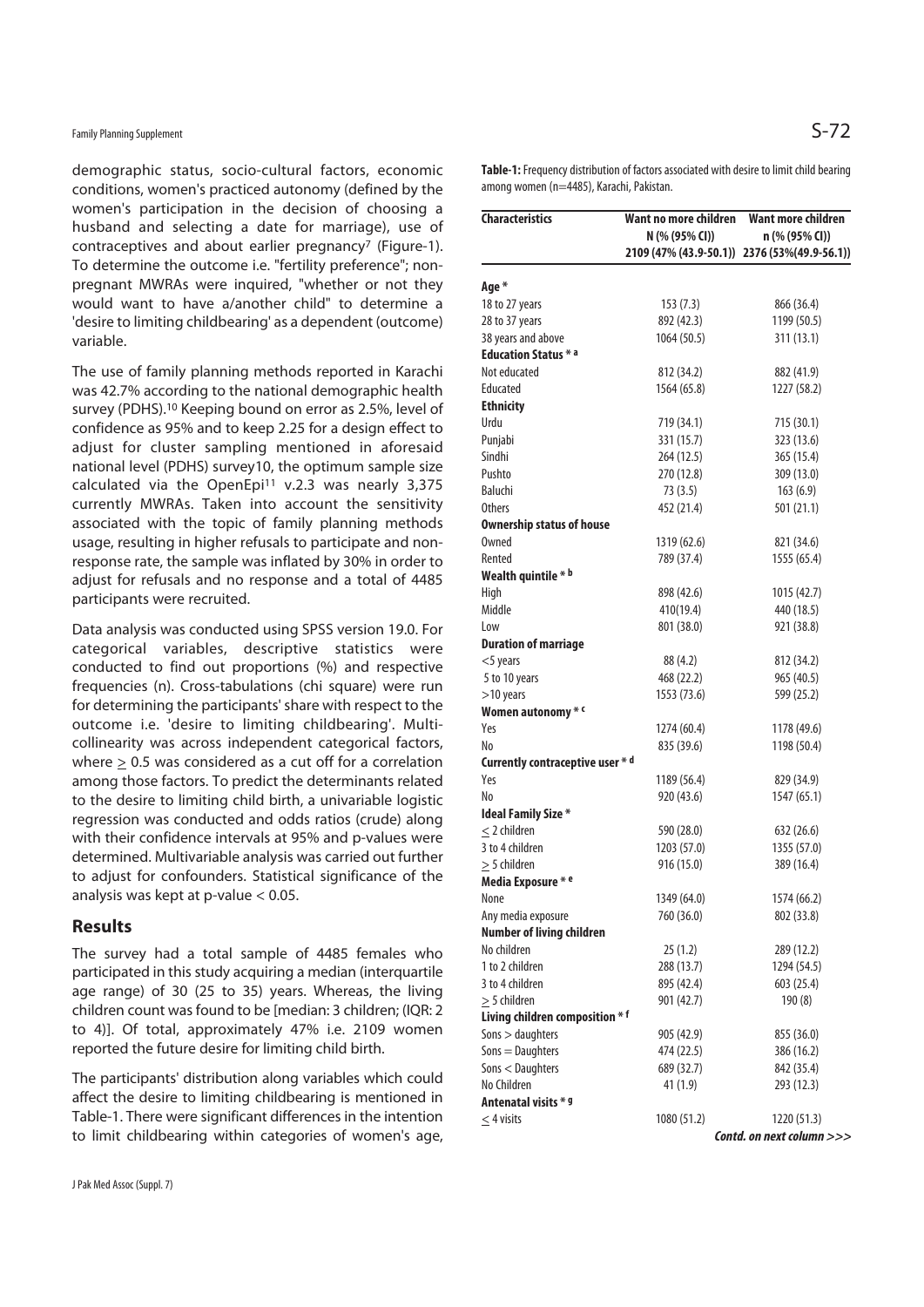| 5 to 8 visits                         | 392 (18.6)  | 379 (16.0)  |  |  |  |
|---------------------------------------|-------------|-------------|--|--|--|
| $>8$ visits                           | 637 (30.2)  | 777 (32.7)  |  |  |  |
| Ever contraceptive user * h           |             |             |  |  |  |
| Yes                                   | 1716 (81.4) | 1424 (59.9) |  |  |  |
| No                                    | 393 (18.6)  | 952 (40.1)  |  |  |  |
| Ever had poor pregnancies outcome * i |             |             |  |  |  |
| Yes                                   | 754 (35.8)  | 664 (27.9)  |  |  |  |
| No                                    | 1355 (64.2) | 1712 (72.1) |  |  |  |

 $P-value < 0.05$ 

a Educational level was defined as those who never attended school or did not know how to read or write were considered as not educated while those who had been to school were categorized as educated.

b Wealth quintile was defined as high middle and low based on household possessions.

c Women autonomy was defined as those having a say in choosing husband and deciding the date of marriage.

d Current contraceptive user was defined as women using any contraceptive method currently. e Media exposure was defined as exposure to any media such as radio, television or newspaper providing information related to family planning methods.

f Living children composition was categorized as having number of sons greater, equal to or less than number of daughter.

g Antenatal visits were defined as frequency of antenatal visits during last pregnancy.

h Ever contraceptive user was defined as women who have ever used any contraceptive method.

i Ever had poor pregnancies outcome was defined as women if had any history of adverse obstetric outcome such as abortion, intrauterine death.

**Table-2:** Univariable analysis for factors associated with desire to limit child bearing among women, Karachi, Pakistan ( $n = 4485$ ).

| <b>Characteristics</b><br>Unadjusted OR (95% CI) |                           | P value |  |
|--------------------------------------------------|---------------------------|---------|--|
| Age                                              |                           | < 0.001 |  |
| 18 to 27 years                                   | $0.45(0.23-0.51)$         |         |  |
| 28 to 37 years                                   | $0.66(0.35-0.78)$         |         |  |
| 38 years and above                               | 1                         |         |  |
| <b>Education status a</b>                        |                           | < 0.001 |  |
| Not educated                                     | $0.42(0.29-0.61)$         |         |  |
| Educated                                         | 1                         |         |  |
| <b>Ethnicity</b>                                 |                           |         |  |
| Urdu                                             | 1                         |         |  |
| Punjabi                                          | $0.86(0.67-1.11)$         | 0.24    |  |
| Sindhi                                           | $0.83(0.63 - 1.82)$       | 0.17    |  |
| Pushto                                           | $0.85(0.65 - 1.12)$       | 0.26    |  |
| Baluchi                                          | $0.54(0.37-0.81)$         | 0.003   |  |
| <b>Others</b>                                    | $0.74(0.59-0.93)$         | 0.012   |  |
| <b>Ownership status</b>                          |                           |         |  |
| Owned                                            | 1                         |         |  |
| Rented                                           | $0.51(0.31-1.21)$         | 0.51    |  |
| Wealth quintile b                                |                           |         |  |
| High                                             | 1                         |         |  |
| Middle                                           | $0.53(0.3-1.11)$          | 0.25    |  |
| Low                                              | $0.44(0.29 - 0.61)$       | 0.003   |  |
| <b>Duration of marriage</b>                      |                           |         |  |
| $<$ 5 years                                      | $0.49(0.31-1.1)$          | 0.057   |  |
| 5 to 10 years                                    | $0.33(0.25-1.46)$         | 0.13    |  |
| $>10$ years                                      | 1                         |         |  |
| Women's autonomy c                               |                           |         |  |
| Yes                                              | $1.37(1.12 - 1.56)$       | < 0.001 |  |
|                                                  | Contd. on next column >>> |         |  |

 $S$  -  $73$  Family Planning Supplement

| N <sub>0</sub>                      | 1                   |         |
|-------------------------------------|---------------------|---------|
| Current contraceptive user d        |                     | < 0.001 |
| Yes                                 | 1                   |         |
| No                                  | $0.61(0.47-0.71)$   |         |
| <b>Ideal family size</b>            |                     |         |
| $\leq$ 2 children                   | 2.82 (2.17-3.31)    | < 0.001 |
| 3 to 4 children                     | $1.56(1.31-1.82)$   | 0.003   |
| $>$ 5 children                      | 1                   |         |
| Media exposure <sup>e</sup>         |                     | 0.26    |
| None                                | $0.71(0.32 - 1.10)$ |         |
| Any media exposure                  | 1                   |         |
| Living children composition f       |                     |         |
| $Sons >$ daughters                  | 1                   | < 0.001 |
| $Sons =$ Daughters                  | $1.41(1.17-1.52)$   |         |
| Sons < Daughters                    | $0.84(0.67-0.91)$   |         |
| No Children                         | $0.67(0.51-0.79)$   |         |
| <b>Antenatal Visits 9</b>           |                     |         |
| $<$ 4 visits                        | $0.90(0.79-1.12)$   | 0.42    |
| 5 to 8 visits                       | 1.12 (0.91-1.34)    | 0.23    |
| $>8$ visits                         | 1                   |         |
| Ever contraceptive user h           |                     | < 0.005 |
| Yes                                 | $0.56(0.46-0.69)$   |         |
| No                                  | 1                   |         |
| Ever had poor pregnancies outcome ' |                     | 0.12    |
| Yes                                 | 1                   |         |
| No                                  | $0.54(0.21-1.11)$   |         |

 $*P-value < 0.05$ .

a Educational level was defined as those who never attended school or did not know how to read or write were considered as not educated while those who had been to school were categorized as educated.

b Wealth quintile was defined as high middle and low based on household possessions.

c Women autonomy was defined as those having a say in choosing husband and deciding the date of marriage.

d Current contraceptive user was defined as women using any contraceptive method currently. e Media exposure was defined as exposure to any media such as radio, television or newspaper providing information related to family planning methods.

f Living children composition was categorized as having number of sons greater, equal to or less than number of daughter.

g Antenatal visits were defined as frequency of antenatal visits during last pregnancy.

h Ever contraceptive user was defined as women who have ever used any contraceptive method.

i <sup>i</sup> Ever had poor pregnancies outcome was defined as women if had any history of adverse obstetric outcome such as abortion, intrauterine death.

education, practicing autonomy, contraceptive use, and perceived family size ideally of children < 2, sex composition of children and media exposure with respect to limiting childbearing. Significance level of the test (pvalue) was kept at less than 0.05.

Univariable logistic analysis reported that females acquire low probability to limit childbearing in future if they were younger (aged 18 to 27 years and 28 to 37 years compared to women aged more than 37 years), uneducated compared with women who had ever been to school, belonged to lower wealth quintile, current nonusers of family planning methods, had no children or fewer sons than daughters, and ever-used family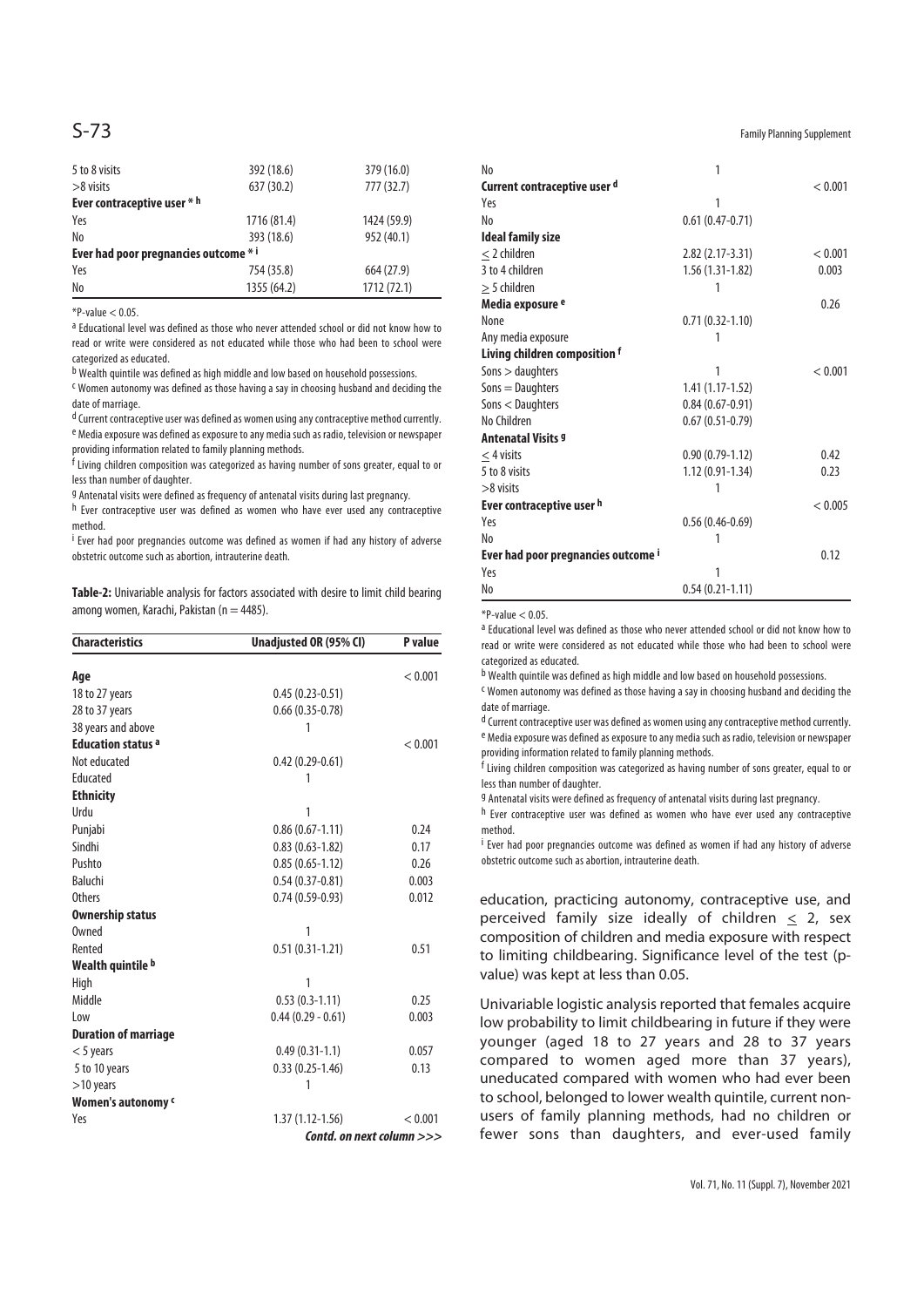Family Planning Supplement  $\mathsf{S-74}$ 

**Table-3:** Multivariable analysis for factors associated with desire to limit child bearing among women, Karachi, Pakistan ( $n = 4485$ ).

| <b>Characteristics</b>                   | adjusted OR (95% CI) | P value |
|------------------------------------------|----------------------|---------|
|                                          |                      |         |
| Age of respondents                       |                      |         |
| 18 to 27 years                           | $0.25(0.19-0.33)$    | < 0.001 |
| 28 to 37 years                           | $0.39(0.22 - 0.47)$  |         |
| 38 years and above                       | 1                    |         |
| <b>Education status a</b>                |                      | 0.002   |
| Not educated                             | $0.34(0.21-0.53)$    |         |
| Educated                                 | 1                    |         |
| Wealth quintile b                        |                      |         |
| High                                     | 1                    |         |
| Middle                                   | $1.01(0.8-1.42)$     | 0.42    |
| Low                                      | $0.41(0.25-0.57)$    | 0.004   |
| Women's autonomy c                       |                      | 0.003   |
| Yes                                      | $1.25(1.08-1.41)$    |         |
| No                                       | 1                    |         |
| Current contraceptive user d             |                      | < 0.001 |
| Yes                                      | 1                    |         |
| No                                       | $0.53(0.44-0.63)$    |         |
| <b>Ideal family size</b>                 |                      | < 0.001 |
| $<$ 2 children                           | $2.62$ (2.07-3.32)   |         |
| 3 to 4 children                          | 1.45 (1.19-1.78)     |         |
| $\geq$ 5 children                        | 1                    |         |
| Living children composition <sup>e</sup> |                      | < 0.001 |
| Sons > daughters                         | 1                    |         |
| $Sons = Daughters$                       | 1.13 (1.09-1.38)     |         |
| Sons < Daughters                         | $0.74(0.62 - 0.87)$  |         |
| No Children                              | $0.53(0.35-0.81)$    |         |
| Ever used any contraceptive method f     |                      |         |
| Yes                                      | 1                    | < 0.001 |
| No                                       | $0.49(0.35-0.61)$    |         |

 $*P-value < 0.05$ 

a Educational level was defined as those who never attended school or did not know how to read or write were considered as not educated while those who had been to school were categorized as educated.

b Wealth quintile was defined as high middle and low based on household possessions.

c Women autonomy was defined as those having a say in choosing husband and deciding the date of marriage.

d Current contraceptive user was defined as women using any contraceptive method currently. e Living children composition was categorized as having number of sons greater, equal to or less than number of daughter.

f Ever contraceptive user was defined as women who have ever used any contraceptive method.

planning method. Whereas, the women expressed high desire to limiting the childbearing were more likely to be autonomous, had perceived size of the family ideally as children  $\leq$  2 and had same count of daughters and sons (Table-2).

Multivariable logistic analysis showed that women who did not want to limit child birth significantly (p-<0.05) belonged to age groups 18 to 27 years (adjusted odds ratio: 0.25), and 28 - 37 years (adjusted odds ratio: 0.39) compared to the women aged > 37 years (referent category), who belonged to poor wealth category (adjusted odds ratio: 0.41), were ever contraceptive user (adjusted odds ratio: 0.49), were currently not a contraceptive user (adjusted odds ratio: 0.53), not educated (adjusted odds ratio: 0.34), and having sons less than the daughters (adjusted odds ratio: 0.74). Autonomous females (adjusted odds ratio: 1.25), who had equal daughters and sons (adjusted odds ratio: 1.13) rather than more number of sons, and women with perceived family structure of  $\leq$  two children ideally (adjusted odds ratio: 2.62) were found with a higher desire for limiting child birth at a statistically significance (p-value) of less than 0.05 (Table-3).

## **Discussion**

This community-based survey sought to examine fertility preferences among married women and potential factors associated with it. The finding that 47% of currently married women have intentions of limiting childbearing in future is comparable with the national level surveys of Pakistan and Ethiopia. PDHS 2017-18 and Ethiopian national demographic health survey revealed that approximately 44% and 43% of females who are married currently expressed a desire of limiting child birth, respectively.6,8 Similarly, the intention to limit births or having more children was associated with the existing number of children, both in this and Ethiopian study.8 In this survey, 42.4% of women who were having three to four children expressed an intention of limiting the child births further.

With regards to relationship of fertility desire with age of women, the finding from this study was different from some previous studies that showed women tend to express an intention for producing more children at both extreme limits of age. A survey among Kenyan women revealed that > 24 years old women acquire less desire to limit family size.7 Moreover, Bangladeshi females found to have greater number of children in their late reproducing age.12 Similarly, in Nigeria DHS reported that younger women (15 to 24 years) were modern contraceptive users therefore had fewer children.13 Conversely, this survey findings identified that 18 to 27 years old women tend to show less desire for limiting childbirth, which coincides with the findings of minimal usage of any type of family planning among young females ever. Low usage of contraceptive methods in our survey is consistent with other studies that highlight cultural barriers and resistance from family and husband for the use of contraceptive methods and undue socio-economic stress for more children, that eventually lessen an intention among young women to limit child births in future.<sup>14,15</sup> Few more factors are involved like inadequate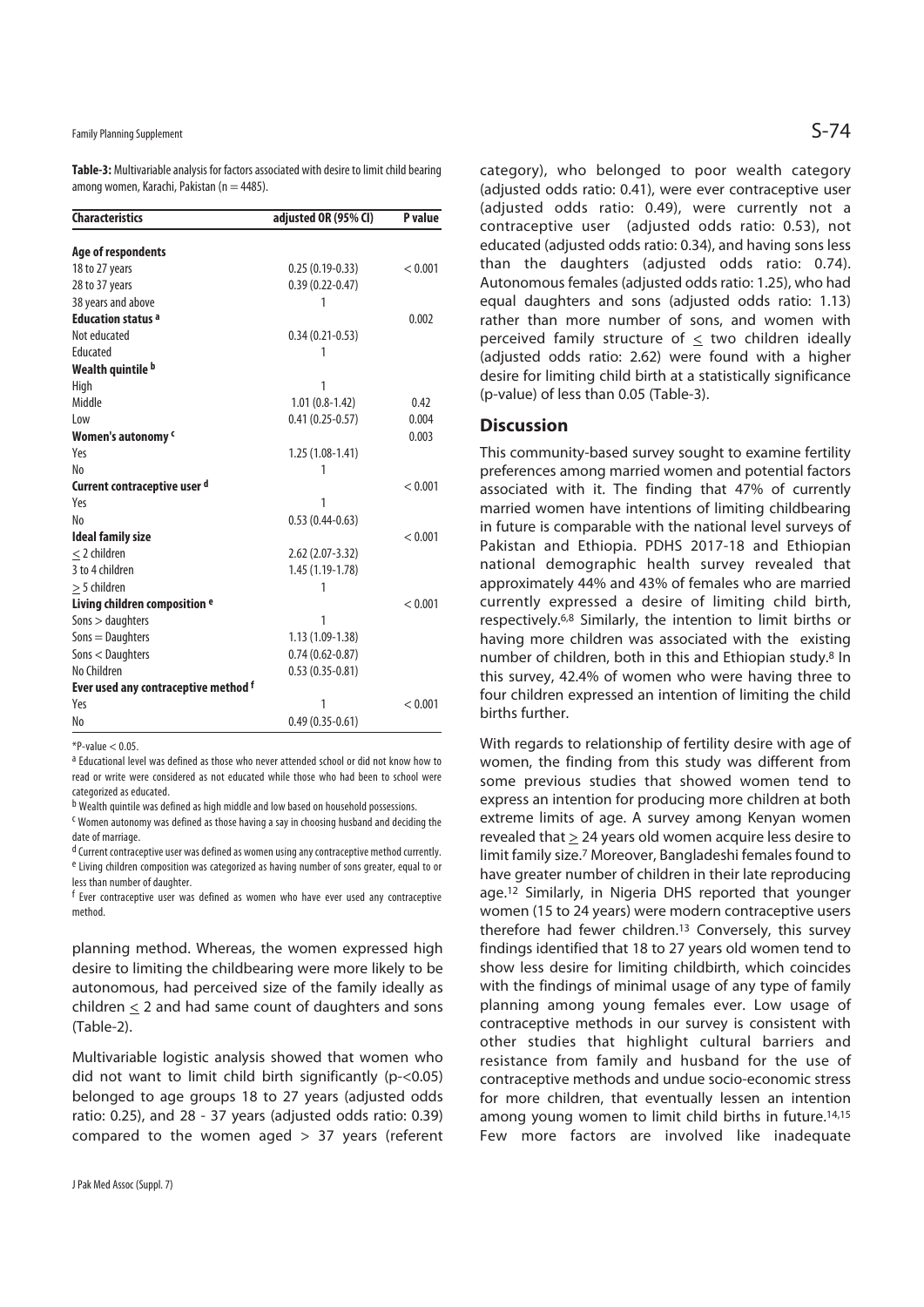knowledge, anxiety of side effects, and insufficient reproductive facilities at outreach level related to family planning methods which eventually results in less demand for the services, driving females to bear greater number of children.14,16,17

With respect to education, our survey highlighted that 'not educated' females who were around 66% were less intended to limit family size than their comparative group. This finding is consistent with the evidence by pooled analysis of 57 DHS, that reported 'education' being a vital determinant of childbearing and had a considerable influence on fertility in future.18 A Colombian empirical study highlighted educated females tend to have lower demand for an additional child.19 Similarly, surveys carried out in China, Bangladesh and India reported a linear reverse association between the women's fertility preference and their educational status.20-22 The justification and likelihood of such relationship is that education increases thinking capability and creates awareness among females appreciating the economic and health-wise advantages of controlling the family structure.18

In our study, females having same number of daughters and sons tend to show the higher desire for controlling family size further. This finding was comparable to a Kenyan study with respect to sex ratio which found that females who had no or fewer sons than daughters wanted more children than those females carrying same number of daughters and sons.7 Likewise, an Ethiopian study identified that females who had equal daughters and sons had a lesser desire for an additional child.<sup>8</sup> Such verdicts could be well justified by Hoffman's renowned theory "value of children".23,24 The theory suggests that children are an economic asset in developing countries as they provide support to parents as they age, mainly via providing a means of earning. As a result, females are more likely to bear additional children acquiring hope to have more sons with the aim of increasing economic security for parents.<sup>23,25</sup>

With respect to the socio-economic condition, our study findings mentioned that females in low wealth quintile expressed a lesser desire for limiting further childbearing. This might be because children of impoverished families are recognized as an asset who will financially assist when parents get old. This is taken as 'high economic gain' in African culture and norms.8

Regarding autonomy, our survey highlighted that females who were relatively more autonomous tend to control further child birth. Our survey results are in consistency with a local Pakistani research which reported that the autonomy practiced by women was substantially correlated with current and ever use of contraceptives and eventually reflects a lower family preference for further use.<sup>26</sup>

Importantly, the use of contraceptive methods has a significant role in limiting child birth and future fertility. A study from Kenya suggested an inverse relationship between the intention towards no more child births and a contraceptive usage currently.<sup>7</sup> Similarly, a survey on Nigerian female population suggested that reduction in fertility was significantly predicted by the usage of any family planning method.<sup>13</sup> Such supported evidences are similar to our survey results that reported similar association between the usage of family planning method and limiting the intentions towards further child birth.

There are few limitations of this study. This survey could not identify fertility intentions of the husband: planning a family and choices for childbearing is a mutual decision which are based on negotiable agreement process between both partners. Whereas taking this matter into consideration, husbands' involvement must be compulsory to provide the couple an inclusive awareness towards their future choices of child birth, the decision towards use of contraceptives, and reproductive cycle. Besides, our survey findings cannot be generalized to rural women as they have different socio-cultural and reproductive practices than urban population included in our study. Further, the survey could not measure temporality due to this 'cross-sectional' study design limitation as changes occur in the fertility preferences over time along with changes in socio-economic and societal circumstances, economic, size of the family, and unprecedented actions, e.g. conflicts, wars and natural calamities.

In spite of the above mentioned limitations, to our knowledge, this survey is the first of its kind conducted in Pakistan which highlighted the key determinates of a desire for limiting childbearing at the community level and would have positive implications in strategizing family planning initiatives. Additionally, this survey comprised of a general inhabitants within a community which means the findings report true estimates and give an authentic representation of the female population. Our survey findings can also be generalized to any comparable urban regions of Pakistan and other neighbourhood regions. Selection bias in our survey was minimized through the use of sampling technique to include respondents. The calculation of sample size included relevant measures from PDHS thus increasing its robustness.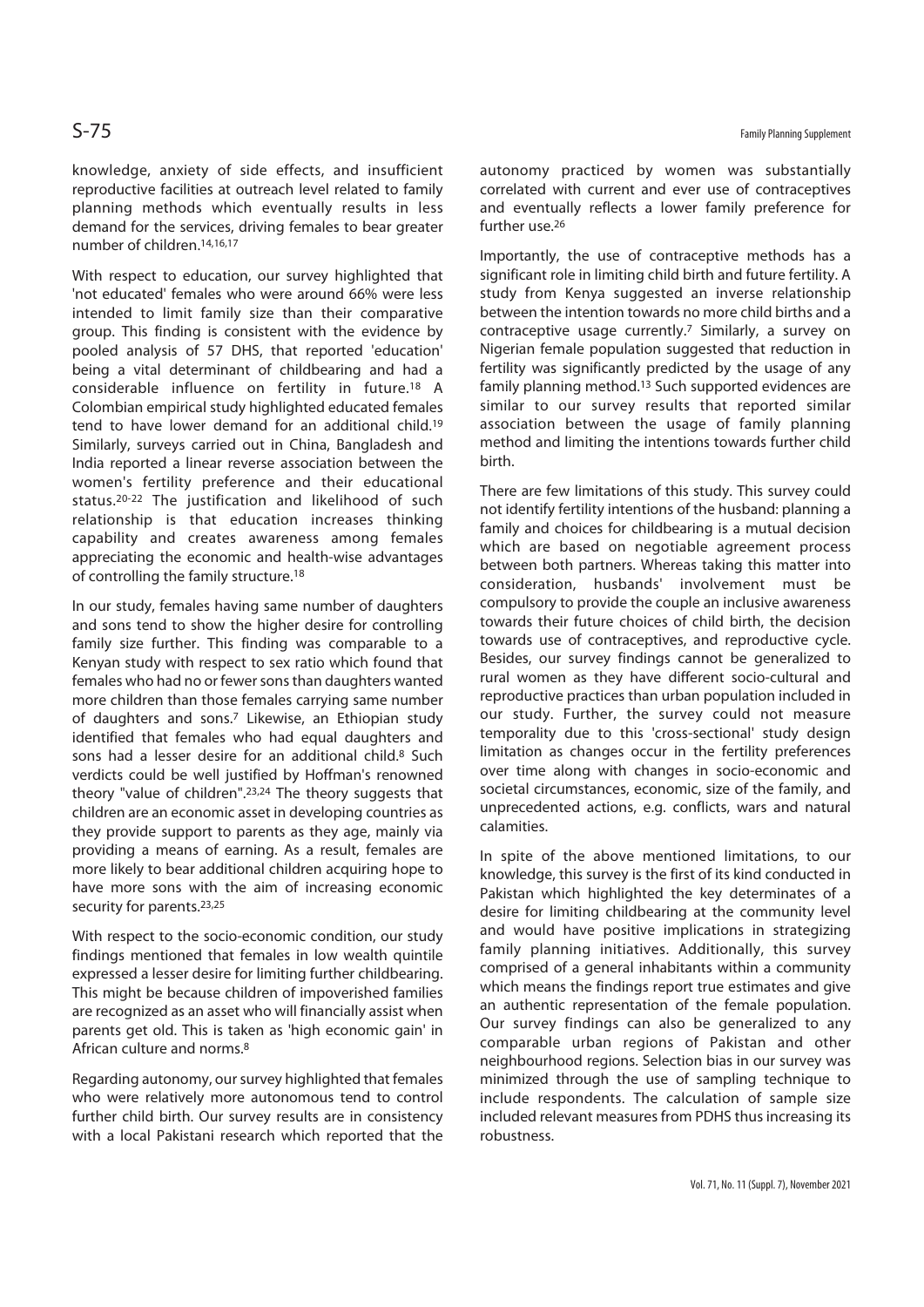## Family Planning Supplement  $\mathsf{S-76}$

Additionally, the SUKH initiative acquired a vision of women empowerment in order to accessing family planning facilities and services via enhancing awareness and knowledge about family planning, enhancing services' delivery quality and presences of the 'basket of choices' hence, increasing modern contraceptives usage. Whereas partnership made among various international and national organizations such as JHPIEGO located in Pakistan, Aman Telehealth (ATH), Aman Health Care Services, Aahung and dkt Pakistan, the initiative employed strategies by CHWs (Community Health Workers) of Aman services that comprised of house-tohouse health related community services delivered for family planning counseling, refill of contraceptive supplies and referral if required.<sup>9</sup>

## **Conclusion**

Our community based survey illustrates that wealth quintile, education, age, children's sex composition, autonomy and contraceptive use were highlighted as key determinants of women's future desire to limit child birth. Such predictors offer a ground to recommend policy measures for promoting family planning through sensitization and devising specific approaches to enhance health literacy associated with benefits of contraception especially among poor, young and illiterate women as the results suggest thus creating a demand for effective contraceptive use. There is an utmost need of planned interventions which include behaviour change models, for sensitizing women and their spouses to the idea that more children could pose an economic liability rather than benefit, in order to bring reproductive behaviour change and lower the fertility rate among women.

**Acknowledgements:** We are thankful to the sponsor, Aman Health Care Services, Program Management Unit and Aman Community Health Programme for materializing this endeavor. We would like to express our gratitude to the study participants; without their cooperation, we would not have accomplished our goals.

## **Disclosure:** None.

## **Conflict of Interests:** None.

**Funding:** The present study is based on the baseline data collection of "Sukh Initiative" project funded by Aman Health Care Services of Aman Foundation, Karachi, Pakistan. The grant number is "SGA 0614-01". Funding agency had no role in study design, analyses, interpretation and writing the manuscript of the present study.

## **References**

- 1. Ahmed RN, Ahmad K. Impact of Population on Economic Growth: A Case Study of Pakistan. Bulletin of Business and Economics (BBE) 2016;5:162-76.
- 2. Population Reference Bureau. 2007 World Population Data Sheet. [Online] 2007 [Cited 2018 November 05]. Available from URL: https://www.prb.org/2007worldpopulationdatasheet/
- 3. Chandra-Mouli V, Svanemyr J, Amin A, Fogstad H, Say L, Girard F, et al. Twenty years after International Conference on Population and Development: where are we with adolescent sexual and reproductive health and rights? J Adolesc Health 2015;56(Suppl 1):s1-6. doi: 10.1016/j.jadohealth.2014.09.015.
- 4. Trivedi JK, Sareen H, Dhyani M. Rapid urbanization Its impact on mental health: A South Asian perspective. Indian J Psychiatry 2008;50:161-5. doi: 10.4103/0019-5545.43623.
- 5. Van Bayel J. The world population explosion: causes, backgrounds and -projections for the future. Facts Views Vis Obgyn 2013;5:281- 91.
- 6. National Institute of Population Studies (NIPS) Pakistan and ICF. Pakistan Demographic and Health Survey 2017-18. Islamabad, Pakistan, and Rockville, Maryland, USA: NIPS and ICF; 2019.
- 7. Lunani LL. Determinants of fertility preferences among currently married women in Kenya. Nairobi, Kenya: Population Studies and Research Institute University of Nairobi; 2014.
- 8. Susuman AS, Bado A, Lailulo YA. Promoting family planning use after childbirth and desire to limit childbearing in Ethiopia. Reprod Health 2014;11:53. doi: 10.1186/1742-4755-11-53.
- 9. Najmi H, Ahmed H, Halepota GM, Fatima R, Ul Haq M, Yaqoob A, et al. Community-based integrated approach to changing women's family planning behaviour in Pakistan 2014-2016. Public Health Action 2018;8:85-90. doi: 10.5588/pha.17.0097.
- 10. National Institute of Population Studies (NIPS) Pakistan and ICF. Pakistan Demographic and Health Survey 2012-13. Islamabad, Pakistan, and Calverton, Maryland, USA: NIPS and ICF; 2013.
- 11. Sullivan KM, Dean A, Soe MM. OpenEpi: a web-based epidemiologic and statistical calculator for public health. Public Health Rep 2009;124:471-4. doi: 10.1177/003335490912400320.
- 12. Uddin M, Bhuyan K, Islam SS. Determinants of desired family size and children ever born in Bangladesh. J Fam Welf 2011;57:39-47.
- 13. Adebowale SA, Adeoye IA, Palamuleni ME. Contraceptive use among Nigerian women with no fertility intention: interaction amid potential causative factors. Afr Pop Stud 2013;27:127-39.
- 14. Withers M, Kano M, Pinatih GN. Desire for more children, contraceptive use and unmet need for family planning in a remote area of Bali, Indonesia. J Biosoc Sci 2010;42:549-62. doi: 10.1017/S0021932010000052.
- 15. Gipson JD, Hindin MJ. 'Marriage means having children and forming your family, so what is the need of discussion?' Communication and negotiation of childbearing preferences among Bangladeshi couples. Cult Health Sex 2007;9:185-98. doi: 10.1080/13691050601065933.
- 16. Islam MM, Bairagi R. Fertility intentions and subsequent fertility behaviour in Matlab: do fertility intentions matter? J Biosoc Sci 2003;35:615-9. doi: 10.1017/s0021932003006072.
- 17. Casterline JB, Sinding SW. Unmet Need for Family Planning in Developing Countries and Implications for Population Policy. Popul Dev Rev 2000;26:691-723. doi; 10.1111/j.1728- 4457.2000.00691.x
- 18. Bongaarts J. Completing the fertility transition in the developing world: The role of educational differences and fertility<br>preferences. Popul Stud 2003:57:321-35. doi: preferences. Popul Stud 2003;57:321-35. doi: 10.1080/0032472032000137835
- 19. Forero N, Luis Fernando G. Family Size in Colombia: Guessing or Planning? Intended vs. Actual Family Size in Colombia. Desarro Soc 2009;3:85-118.